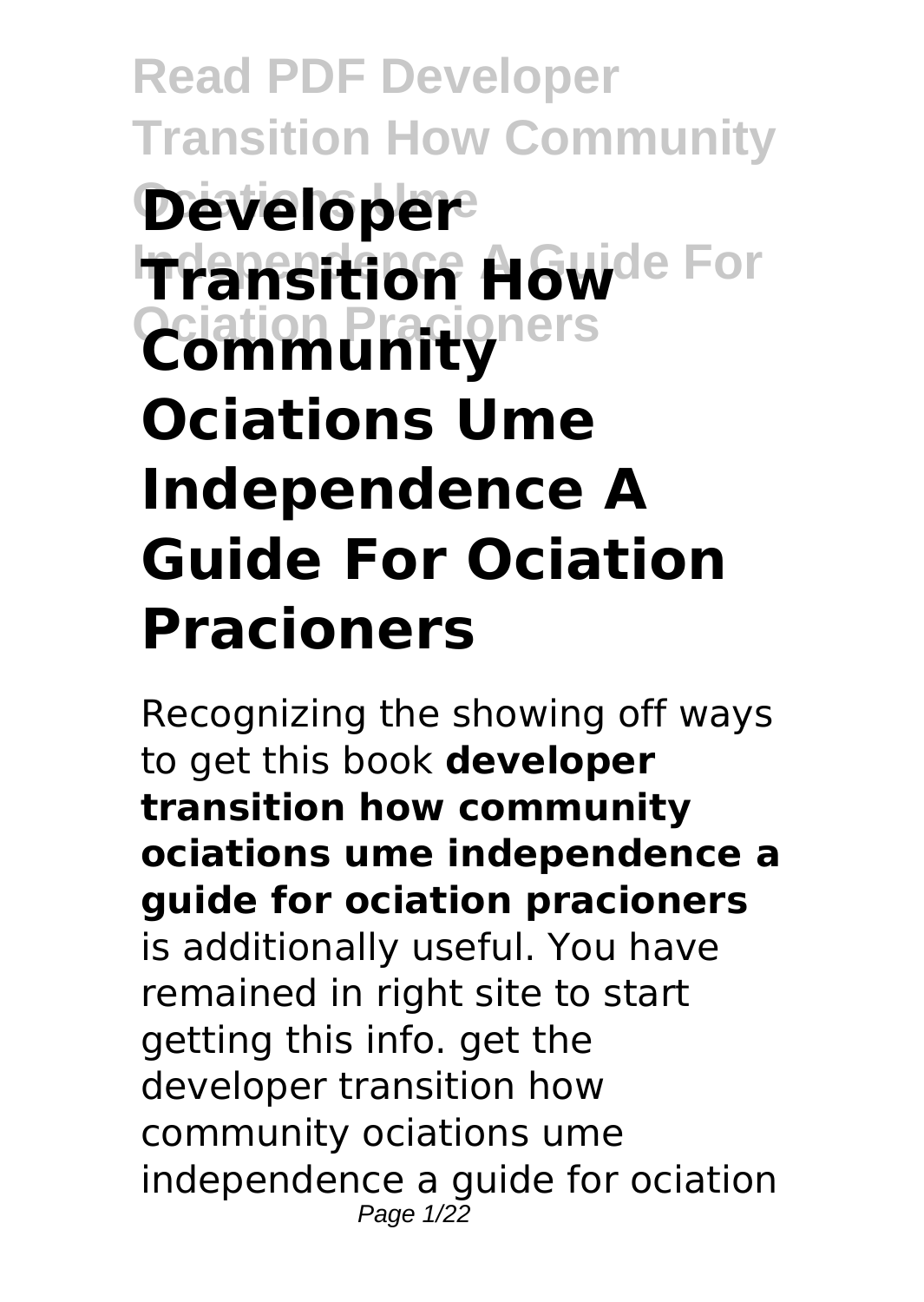**Ociations Ume** pracioners link that we meet the expense of here and check out or **Ociation Pracioners** the link.

You could buy guide developer transition how community ociations ume independence a guide for ociation pracioners or get it as soon as feasible. You could speedily download this developer transition how community ociations ume independence a guide for ociation pracioners after getting deal. So, gone you require the books swiftly, you can straight get it. It's so enormously easy and correspondingly fats, isn't it? You have to favor to in this broadcast

2019 2020 Faculty Diversity Research and Development and Page 2/22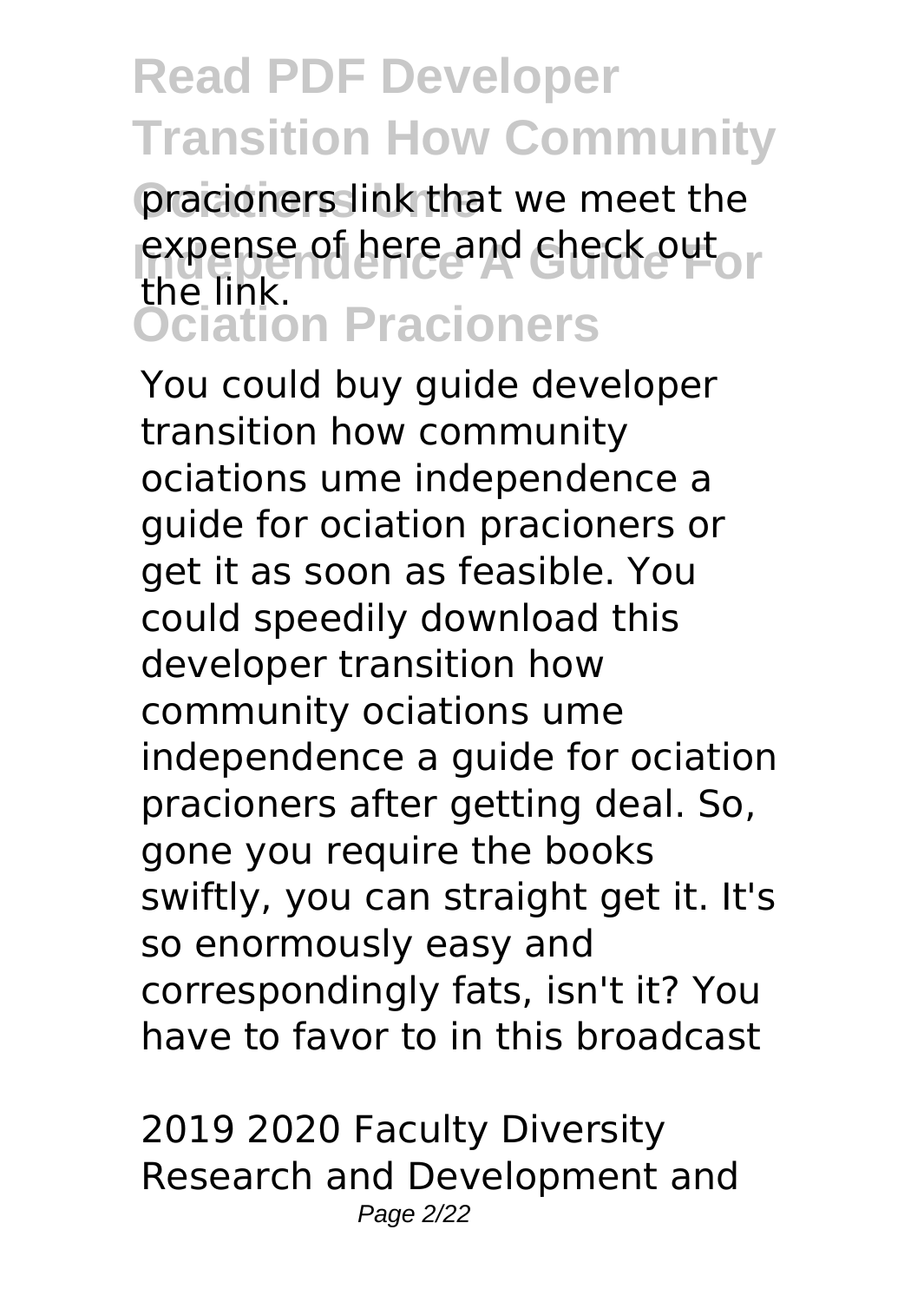**Ociations Ume** LGBTQ+ Research Initiative Grant **Lectures <del>Mapping and Mobilizing</del> Ociation Pracioners** Tips for Community Association Assets in Your Community Ten Managers and Board Members How to Find Your Developer Community Student Affairs Career Transitions Part 1: Early to Mid-Career

Utilizing Industry and Business Associations as Referral Resources*Transitioning into the Academic World Through Professional Associations and Conferences* Homeowners Associations: Trends and Issues - Full version Community Action **History 101 Best Community For** Developers | #codingphase 5 Books Every Software Engineer Should Read 10 websites every developer should follow *Why You* Page 3/22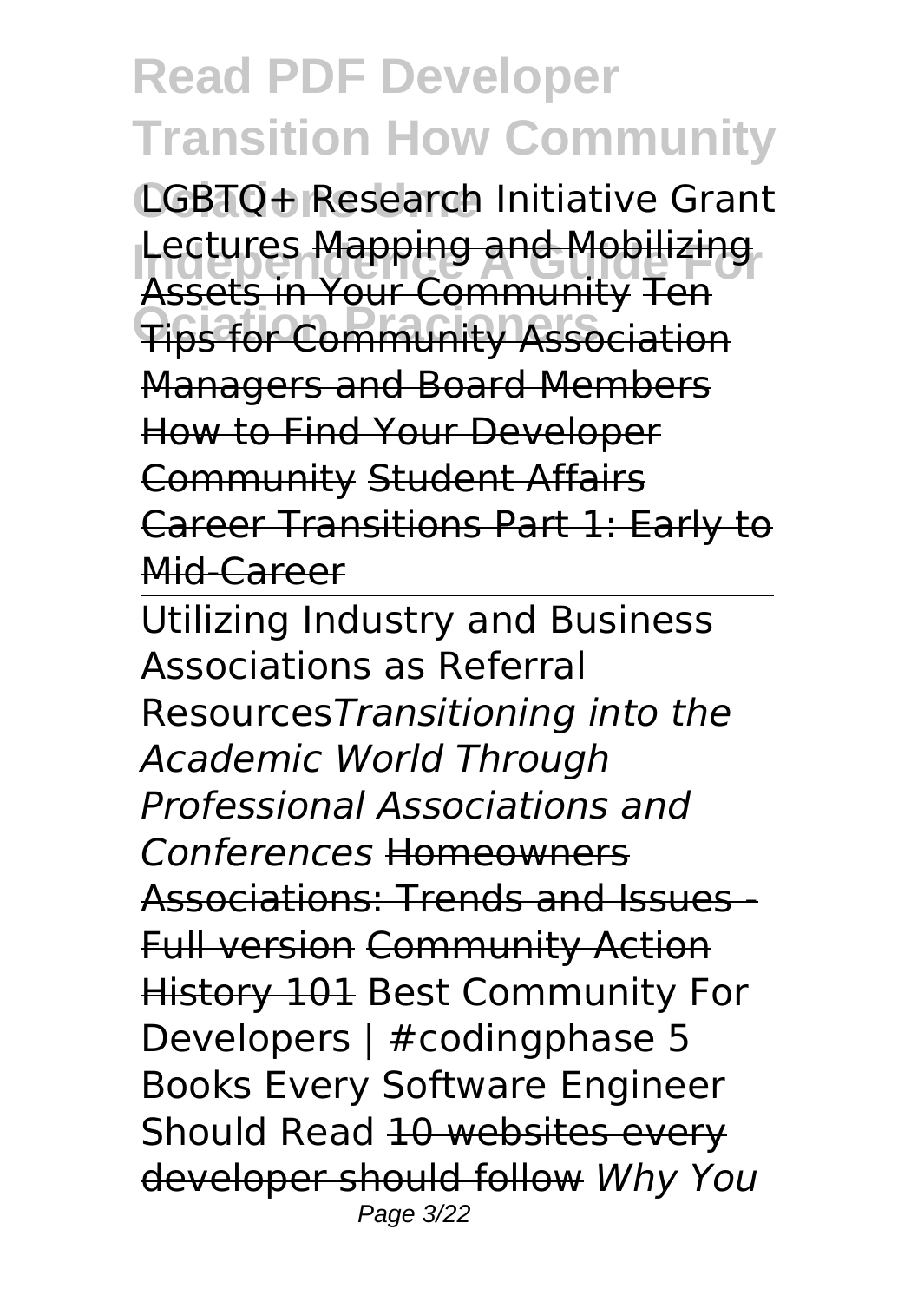**Ociations Ume** *Are FAILING To Learn Programming The Truth About*<br>*Nonnestis E Boosens Why Llove* **Ociation Pracioners** *Being a Software Engineer Nonprofits 5 Reasons Why I Love* Fullstack React GraphQL TypeScript Tutorial Board of Supervisors Meeting - 07/19/2021 11 Property Management Training Basics Beginners MUST Master 5 Things I Wish I Knew Before Becoming a Software Engineer **The Medical Harms of Hormonal and Surgical Interventions for Gender Dysphoric Children** Why I'm a Better Developer than You Self-Help: What Went Wrong? *Economic Update: Political Strategy for Transition Silvana Richardson - Together we thrive: How to build supportive teacher learning communities* I Made Page 4/22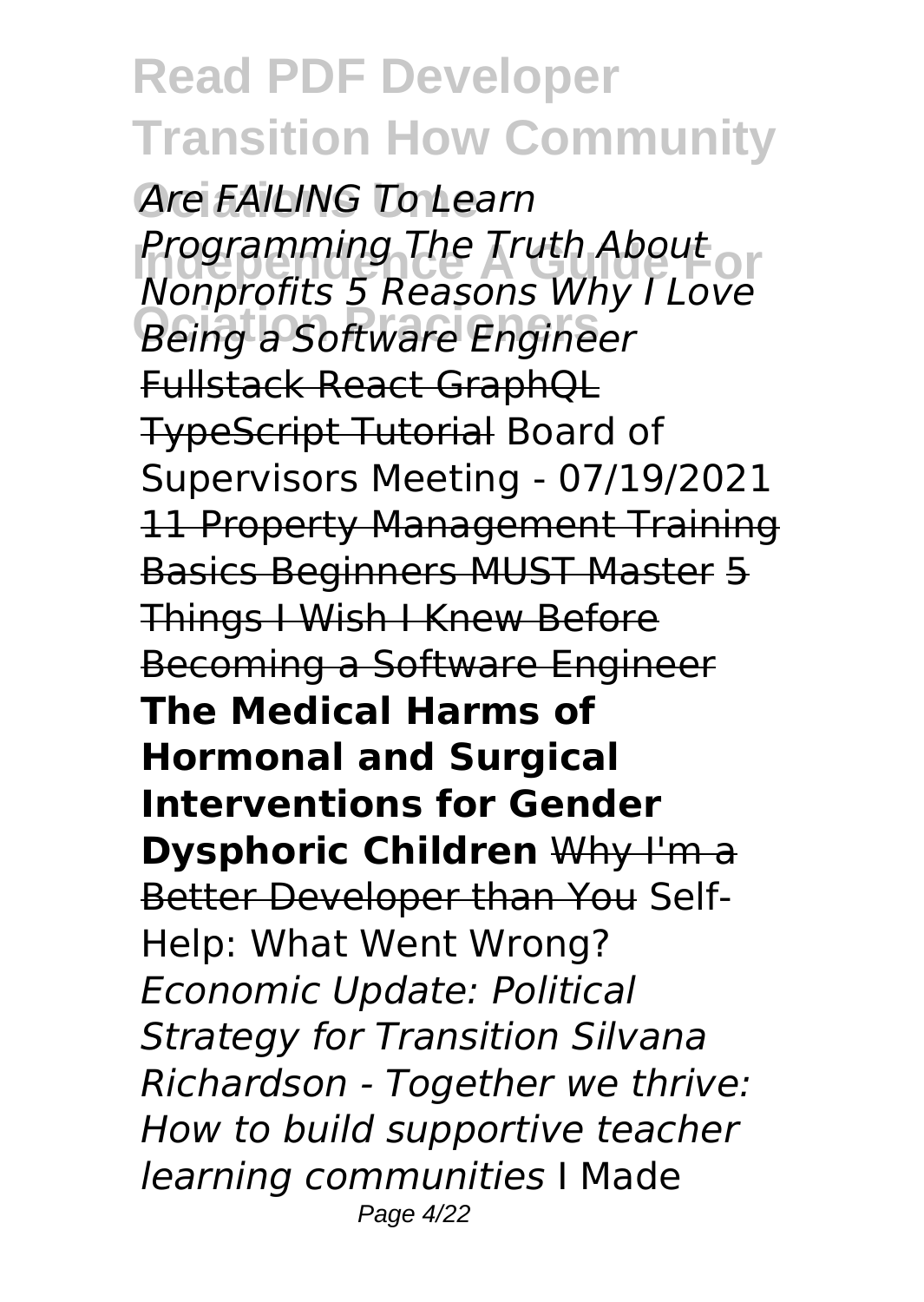**Ociations Ume** Over \$250,000 Selling My **Programming Book 5 Books to**<br>Help Your Programming Career A **Ociation Pracioners** Dialogue with John McKnight Help Your Programming Career A Transition Webinar - Kipcon w WilkenGuttenplan 11.10 Administration of Community Associations in GA | Georgia Real Estate License | RealEstateU.tv **The Best Kept Secret in Construction | Michael Johnson | TEDxDavenport** *Developer Transition How Community Ociations* Houston area's largest agerestricted community coming to Willis; local 'barndominiums' on the rise: 3 development updates to know ...

*Houston area's largest agerestricted community coming to* Page 5/22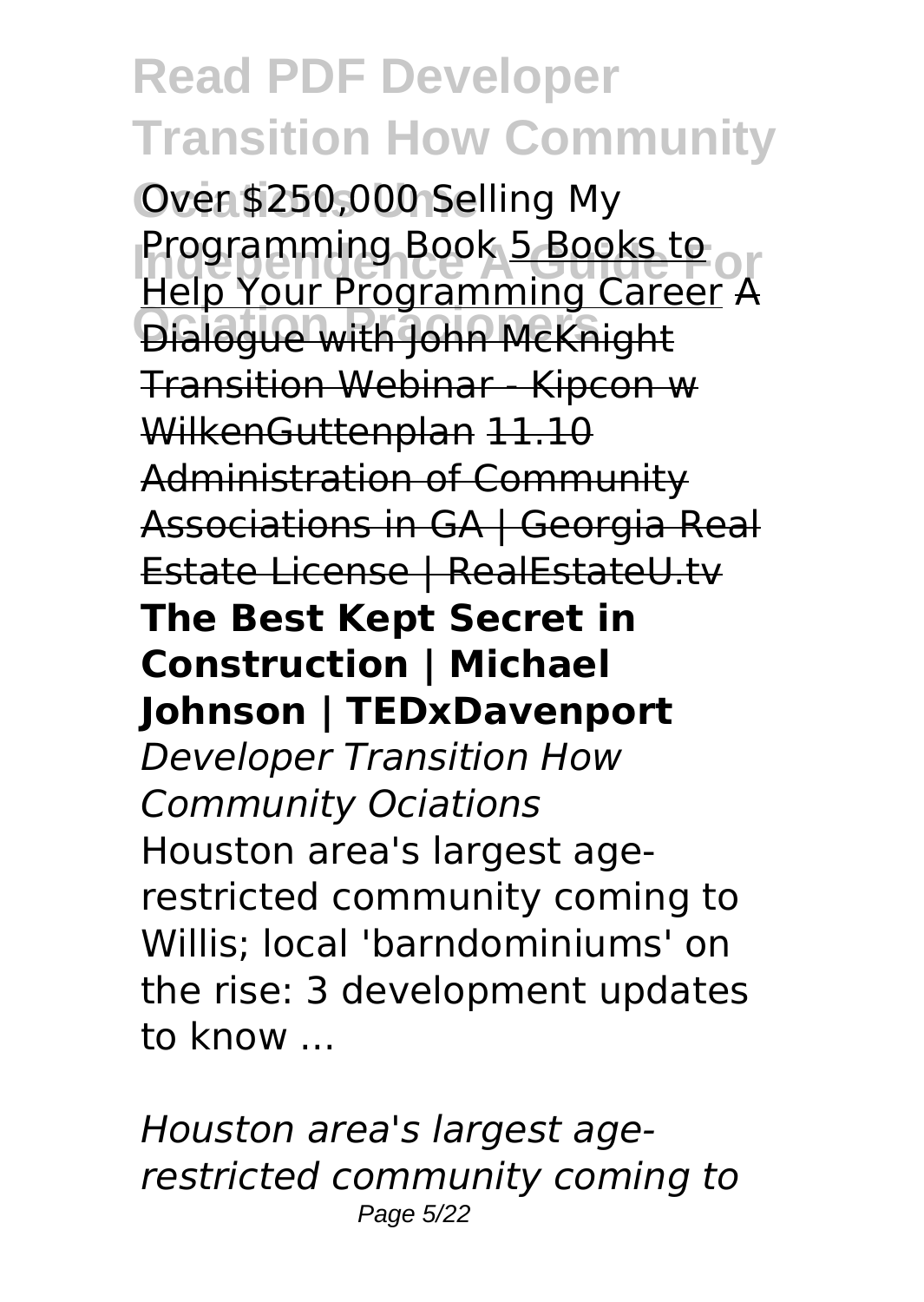**Ociations Ume** *Willis; local 'barndominiums' on Index Forment updates*<br>*the knows* **Ociation Pracioners** Congresswoman Gwen Moore *to know* Secures Community Project Funding in FY 2022 Department of Transportation, Housing and Urban Development Funding Bill Today, Rep. Gwen Moore announced that she had secured ...

*U.S. Rep. Moore: Secures community project funding in FY 2022 Department of Transportation, Housing and Urban Development Funding bill* By Jim Urbanek University of Mississippi The Ole Miss Alumni Association will recognize seven distinguished University of Mississippi alumni and a former Page 6/22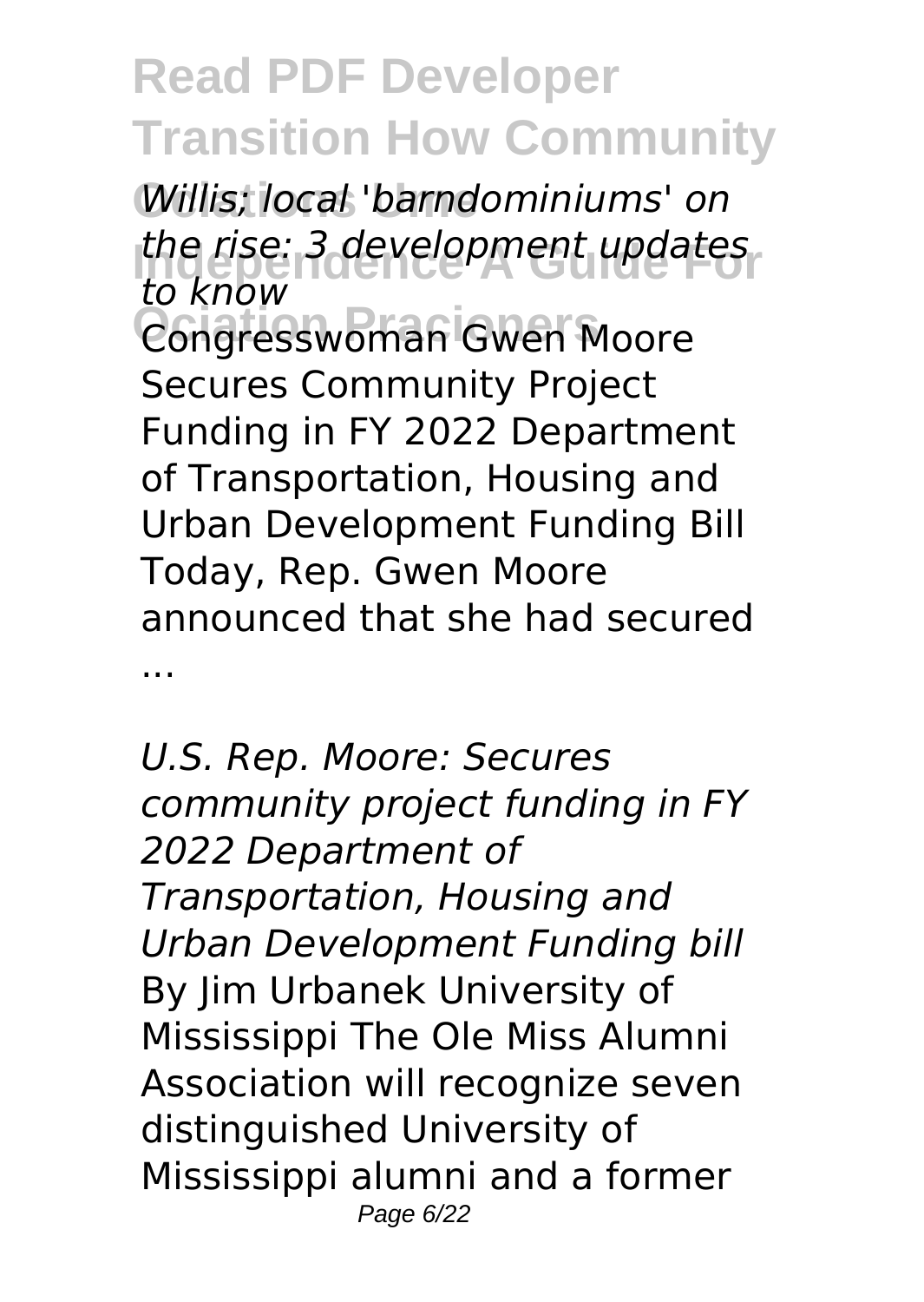professor and campus administrator with its auide For

**Ociation Pracioners** *Ole Miss Alumni Association Names Distinguished Alumni for 2021*

The Community-Based Recovery and Stabilization ... to strengthen resilience and support the humanitarian to development transition," said Ms. Soukeyna Kane, the World Bank's Country Director ...

*Think Regionally, Act Locally: A new \$350 million project supports community-based recovery and stability in the Sahel* QOMPLX, a global leader in cloudnative risk analytics, announced today that Brian Hale will join the company on Monday as Vice Page 7/22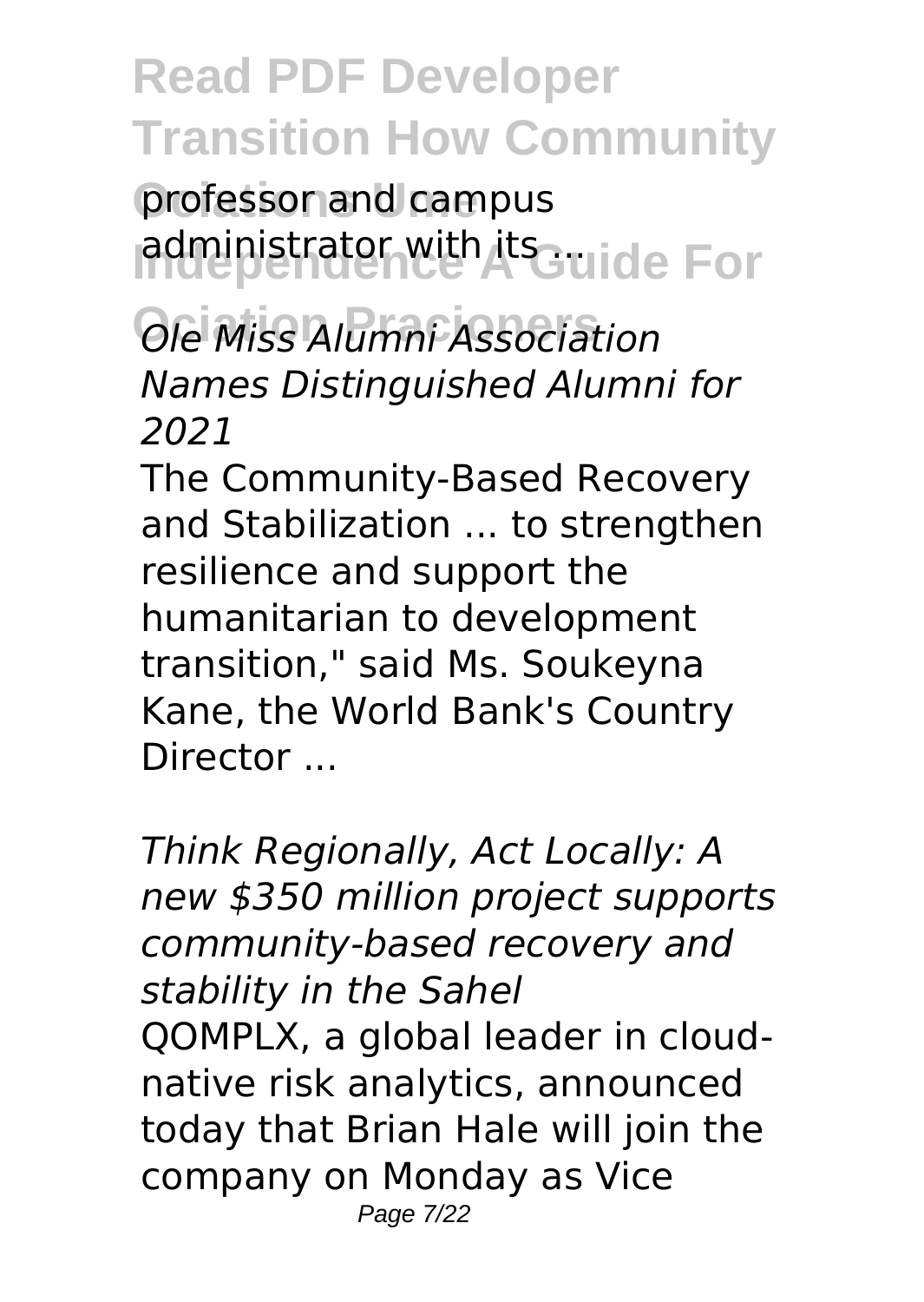President for Global Market Development and Public Private **Ociation Pracioners** Partnerships.

*FBI Assistant Director Brian Hale Transitions to QOMPLX to Tackle Global Cyber and Critical Risk Challenges*

Rugged, rocky terrain gives way to rolling hills, which transition into dusty ... cutting-edge master planned community, the type of development that has proven to be innovative, efficient ...

*California developers want to build a city in the wildlands. It could all go up in flames* CARSON CITY — Northern Nevada Development Authority announced Tuesday that President & CEO Robert "Rob" Page 8/22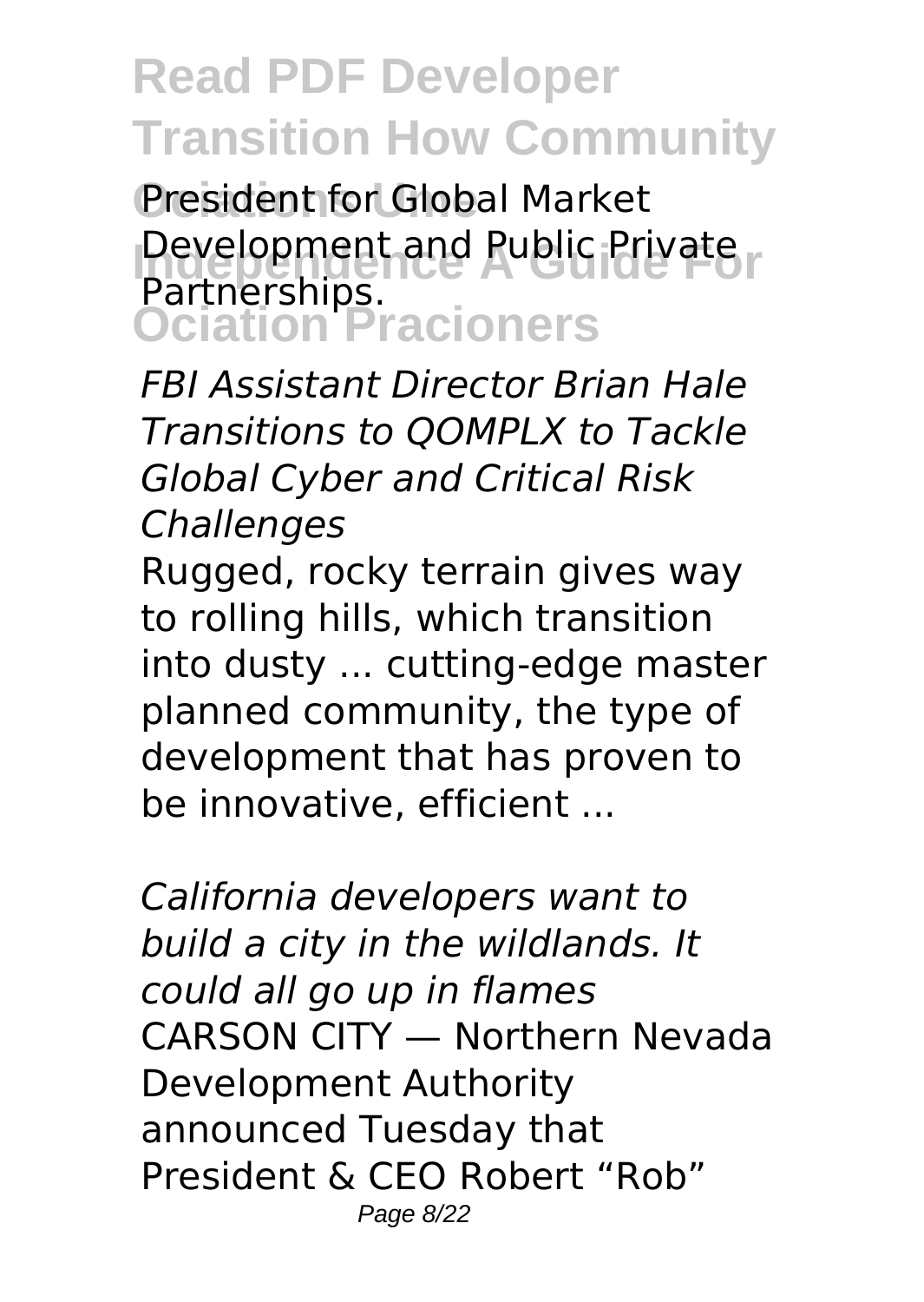**Ociations Ume** Hooper will retire later this year. A search is underway for his For **Ociation Pracioners** replacement to allow for a ...

*Northern Nevada Development Authority's president and CEO Rob Hooper to retire* She will perform her current community management, amenities and communications duties, and will provide oversight to The Viera Discovery Center.

*Business newsmakers: Viera Co. promotes Rey to VP for community management* The transition is being ... of the Linux foundation to grow the community and pave a way forward." The OVN will focus specifically on standards development, including research Page 9/22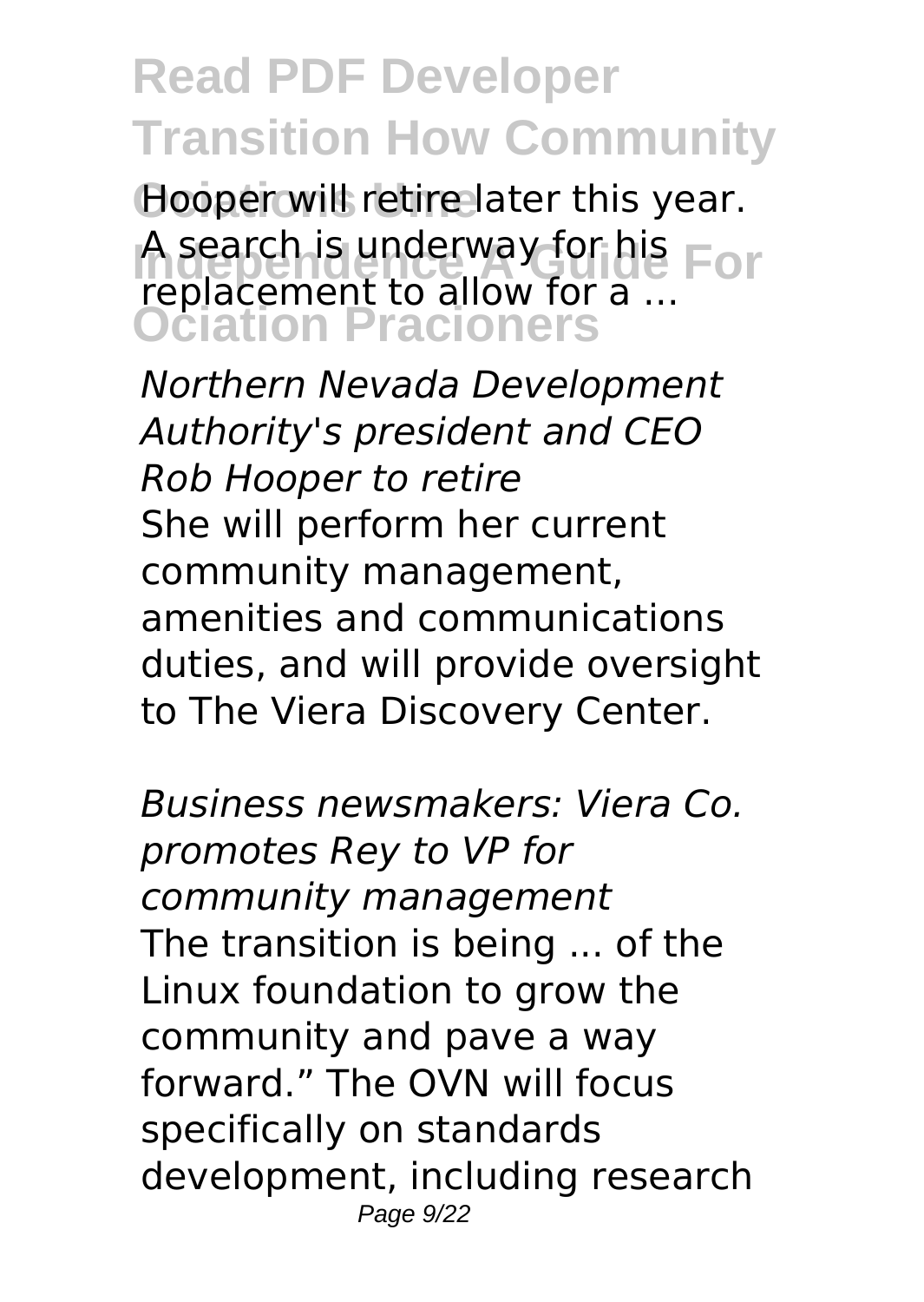**Read PDF Developer Transition How Community** and ations Ume

**Independence A Guide For** *Linux Foundation initiative* **Ociation Pracioners** *advocates open standards for voice assistants* WASHINGTON, June 21, 2021 — The World Bank Board of Executive Directors today approved financing totaling \$75 million from the International Development Association (IDA ... and support the country ...

*Scaled Up Support for Solar Energy Production and Rural Electrification in Burkina Faso* As the President of Broker Advocacy, McKay will be hyper focused on member development and act as a voice of brokers within the community. Koehn joins the Association after 10 Page 10/22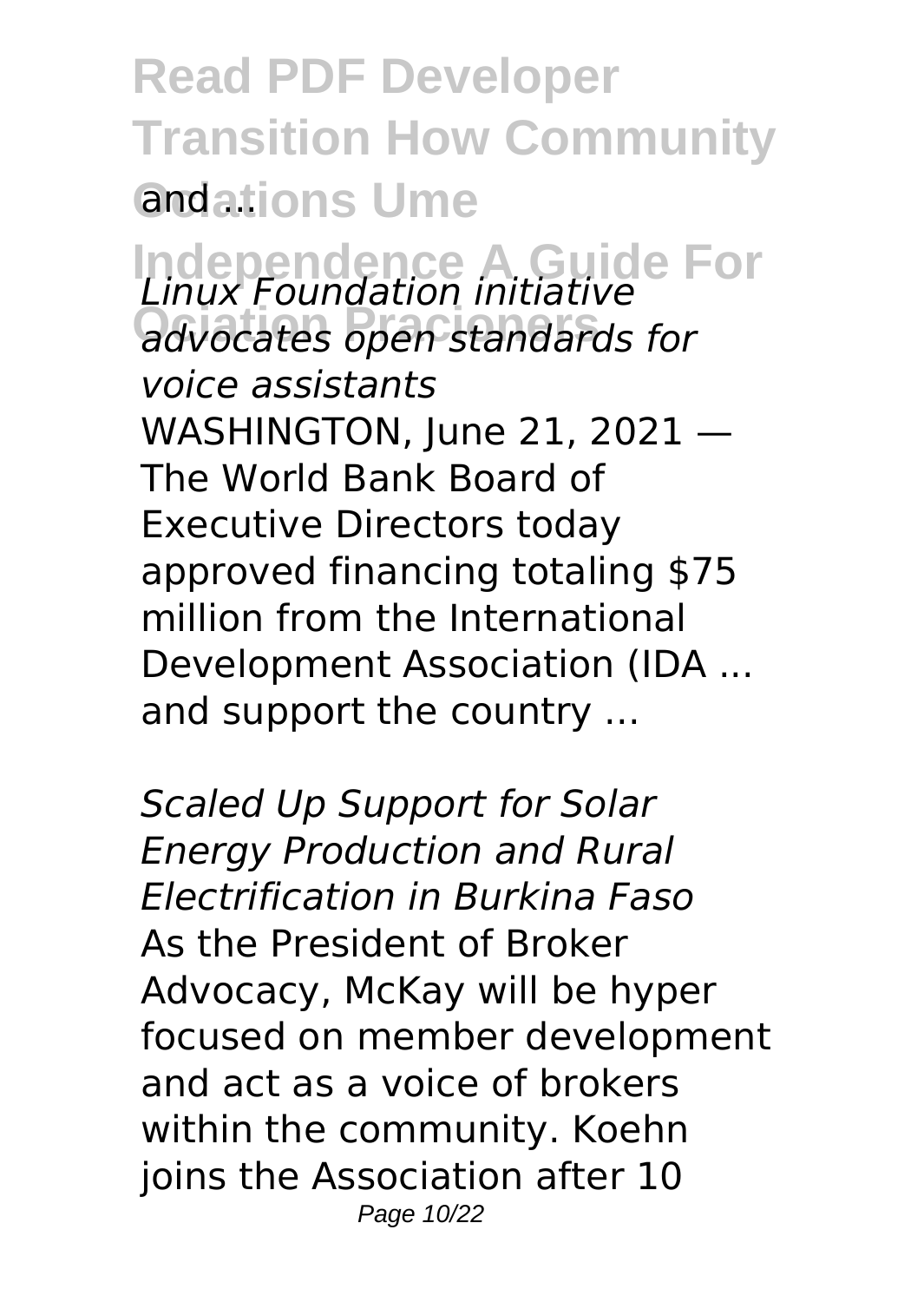**Read PDF Developer Transition How Community** years of building an ...

**Independence A Guide For** *AIME Announces New Additions to* **Ociation Pracioners** *Executive Leadership Team and Member Committee Structure* But an economy-wide transition for the nation's estimated ... of dollars that will likely be funneled toward renewable energy development in the coming decades. "The energy sector in this ...

*Just transition for coal workers is possible, reports say* But an economy-wide transition for the nation's estimated ... of dollars that will likely be funneled toward renewable energy development in the coming decades. "The energy sector in this ...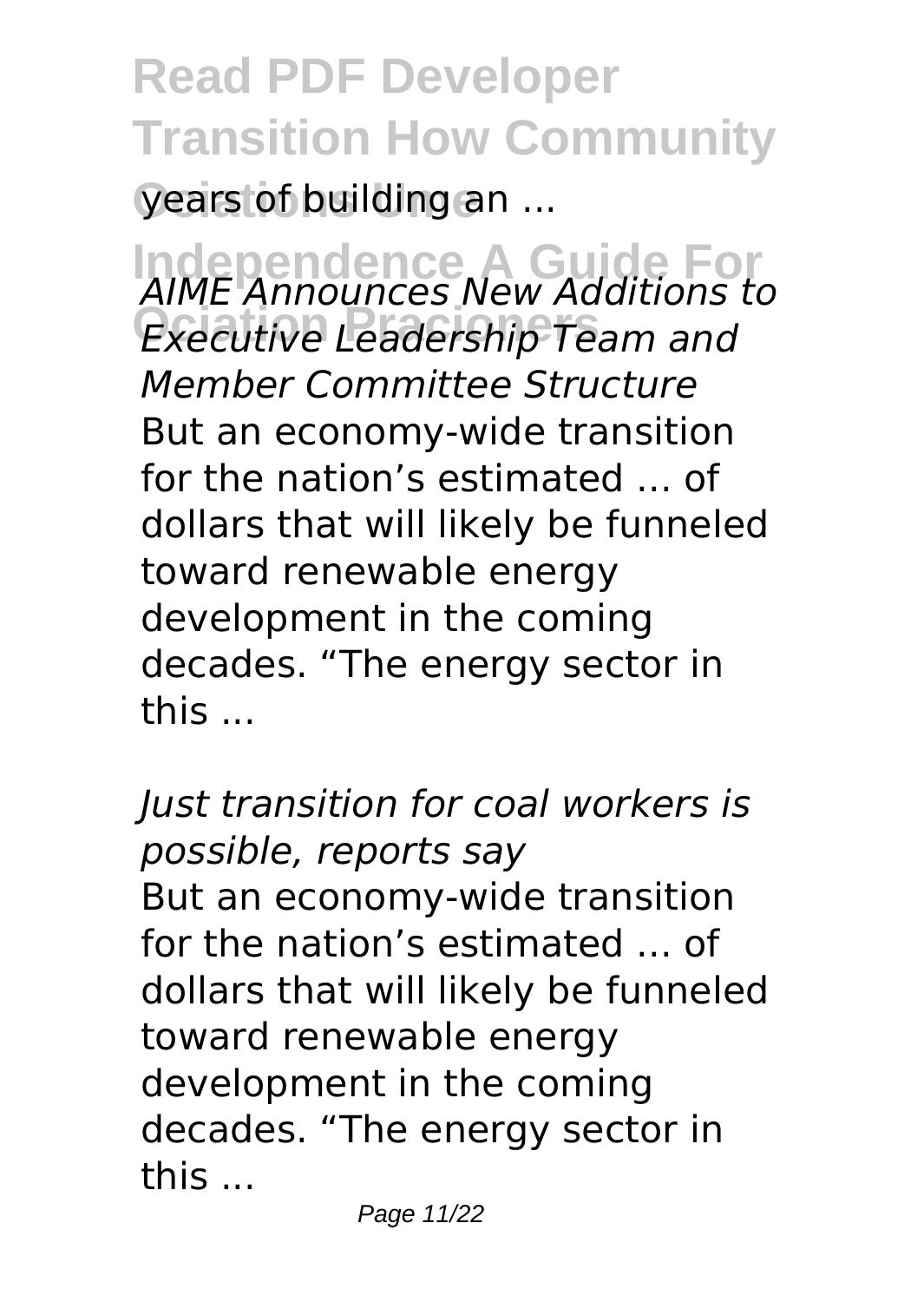## **Read PDF Developer Transition How Community Ociations Ume**

**Report says transition for coal**<br>warkare peccible *workers possible*

**Ociation Pracioners** And that is having a big impact as we transition away from more expensive, historical generation toward solar and wind. Weld County contains excellent wind and solar energy resources and has drawn ...

*Solar, farming industry officials: Weld commissioners continue commitment to economic development while providing energy for the nation* Roberto Gonzalez, president of the Berryessa Flea Market Vendors Association ... the project and economic development grants, to further assist vendors during the transition. Page 12/22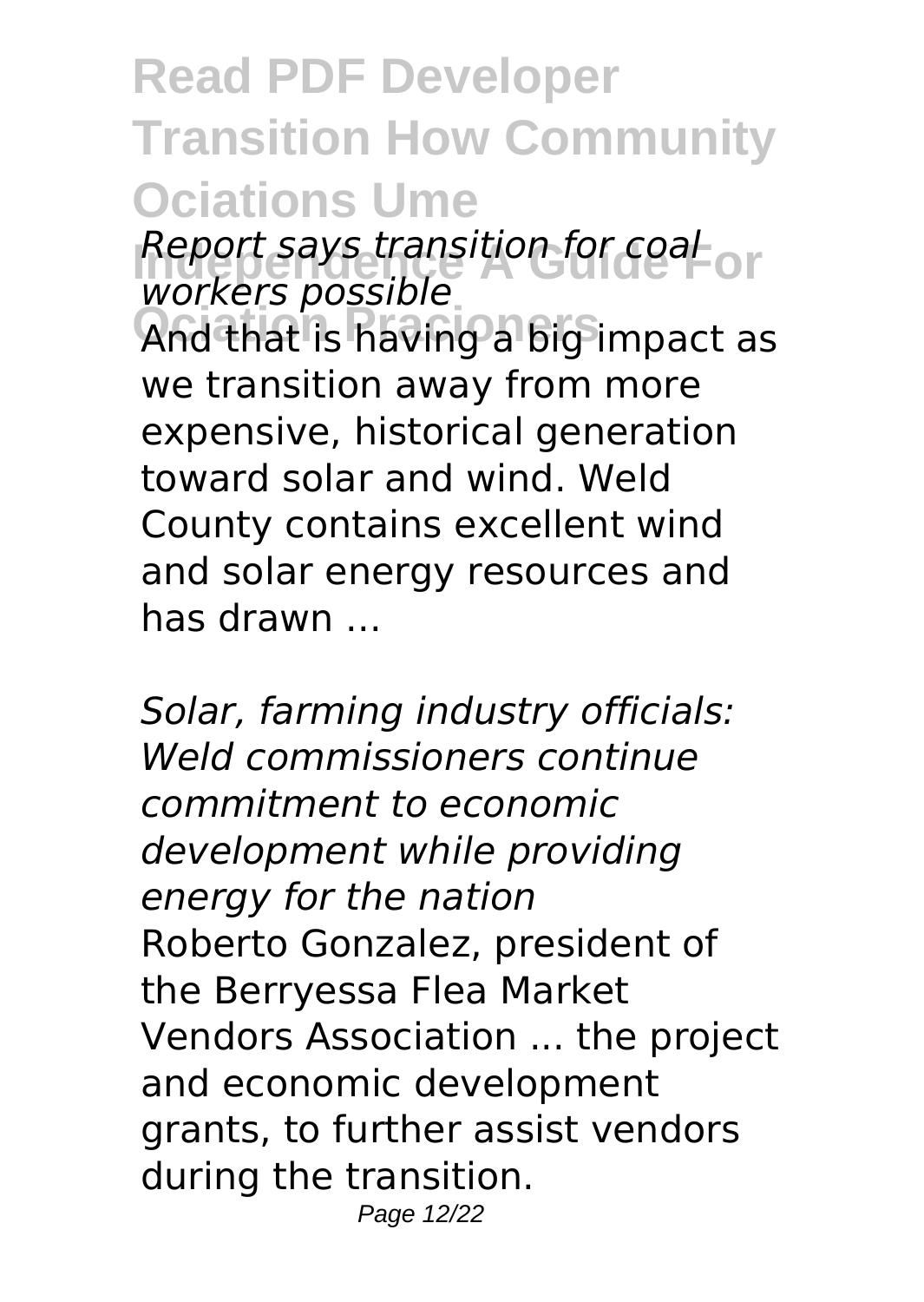## **Read PDF Developer Transition How Community Ociations Ume**

**Deal reached on San Jose Flea**<br>*Market's future* bere's what **Ociation Pracioners** *that means Market's future — here's what*

The Indiana Primary Health Care Association recently hosted its Annual ... the great strides that have been made within our community during the COVID-19 pandemic. More than 400 individuals ...

#### *Healthy partnership*

This development reportedly ... homes and deserted the community for safety. Schools have also been reportedly closed in the community. Confirming the situation, the Transition Committee Chairman ...

*Villagers flee as herdsmen* Page 13/22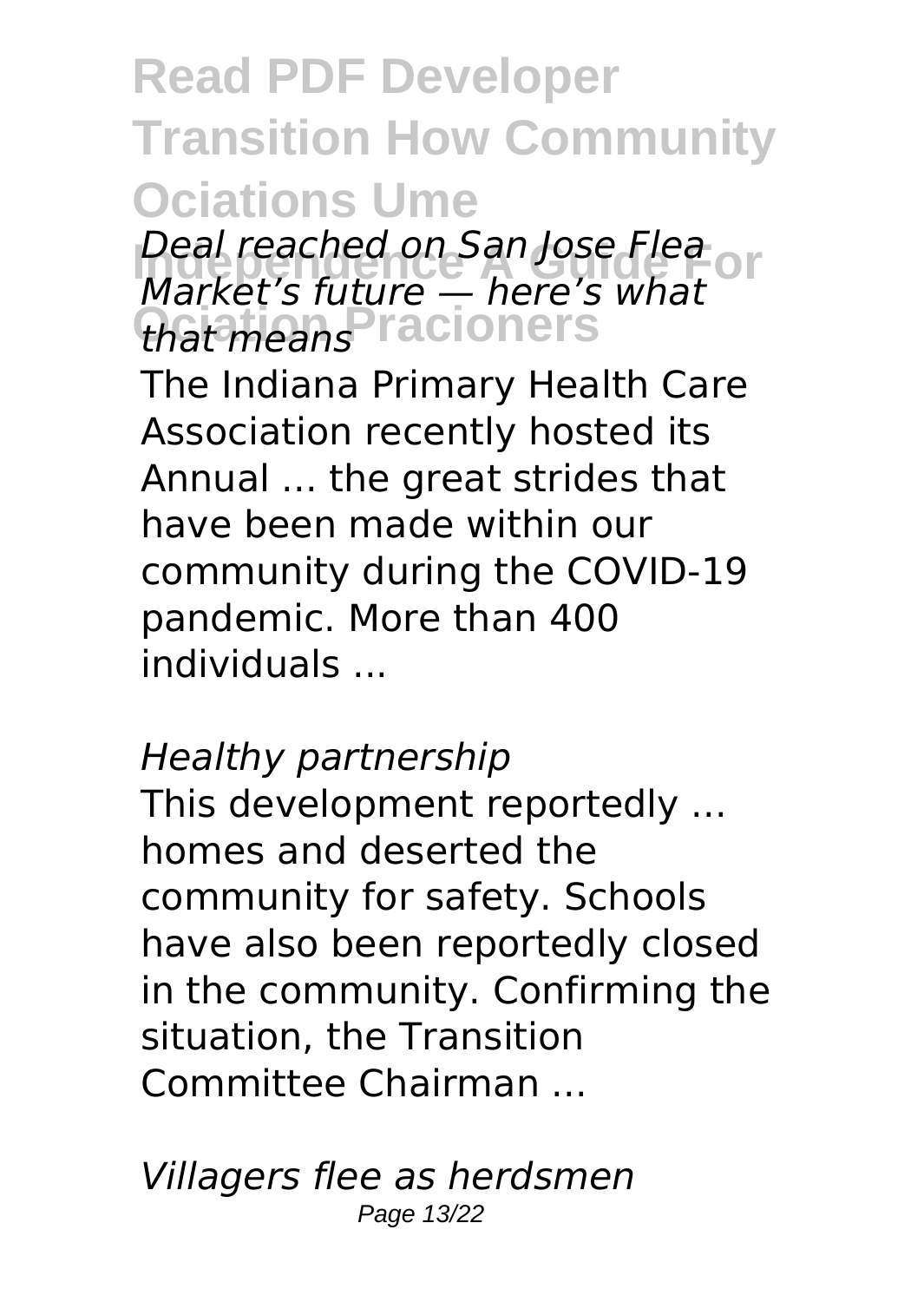**Ociations Ume** *threaten attack on Ogun* **Independence A Guide For** *community* **Ociation Pracioners** early August, becoming the new Conlow will leave her position in executive director of the Maine Municipal Association ... and bring significant economic development with the Waterfront Concerts ...

Guides the reader through the transition process, methods and legal requirements. Covers how to draft documents, structure committees, develop leaders, and involve residents early. Includes a transition checklist.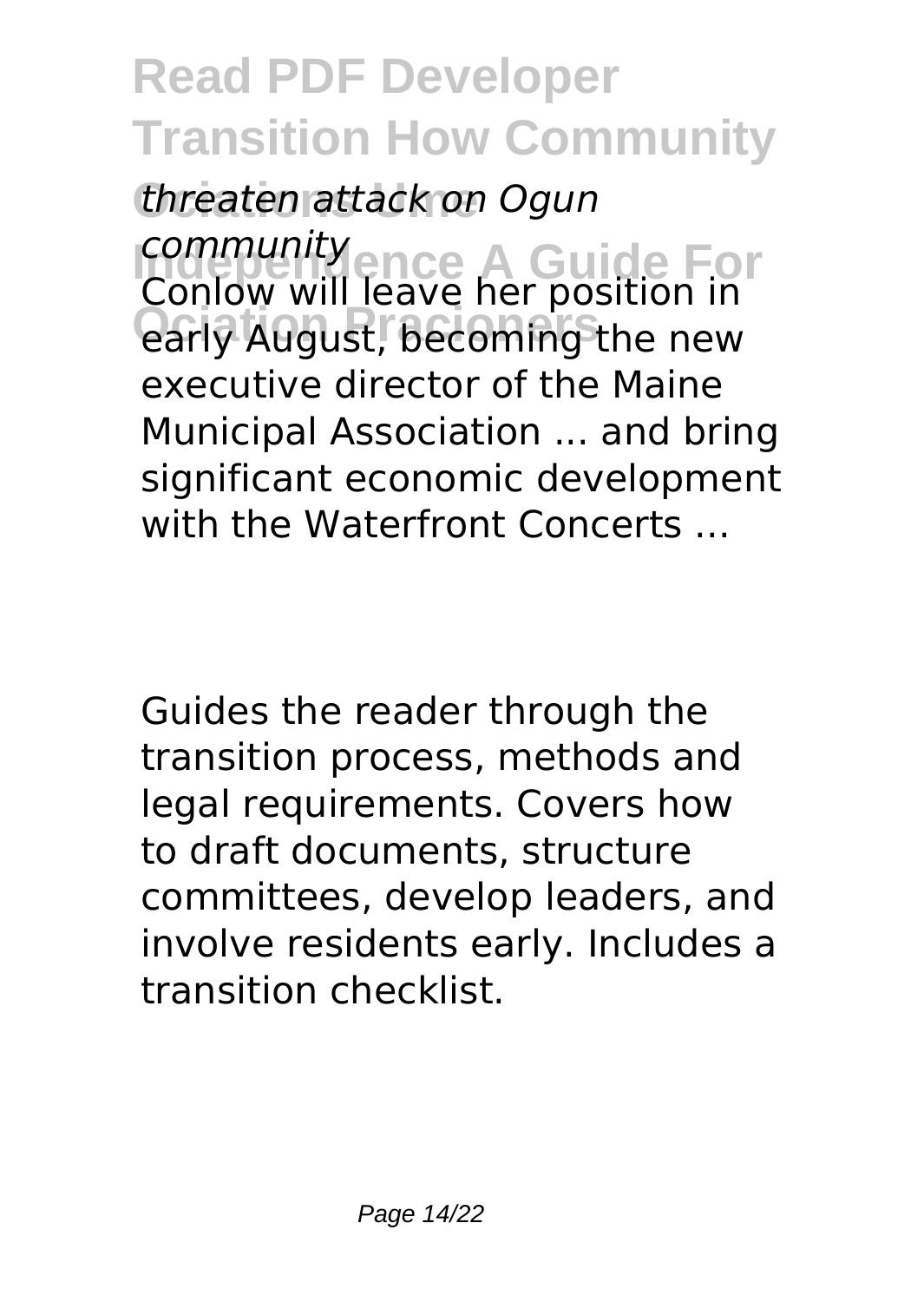**Read PDF Developer Transition How Community Ociations Ume Independence A Guide For Ociation Pracioners**

The transition from developer control to resident control is a challenging time for any community. Reality is that a majority of people buying into deed restricted community associations don't truly understand the extent to which they are binding themselves to the covenants, conditions, and restrictions inherent to their new home ownership. What's worse, homebuyers purchasing into a community association while still under developer control fail to Page 15/22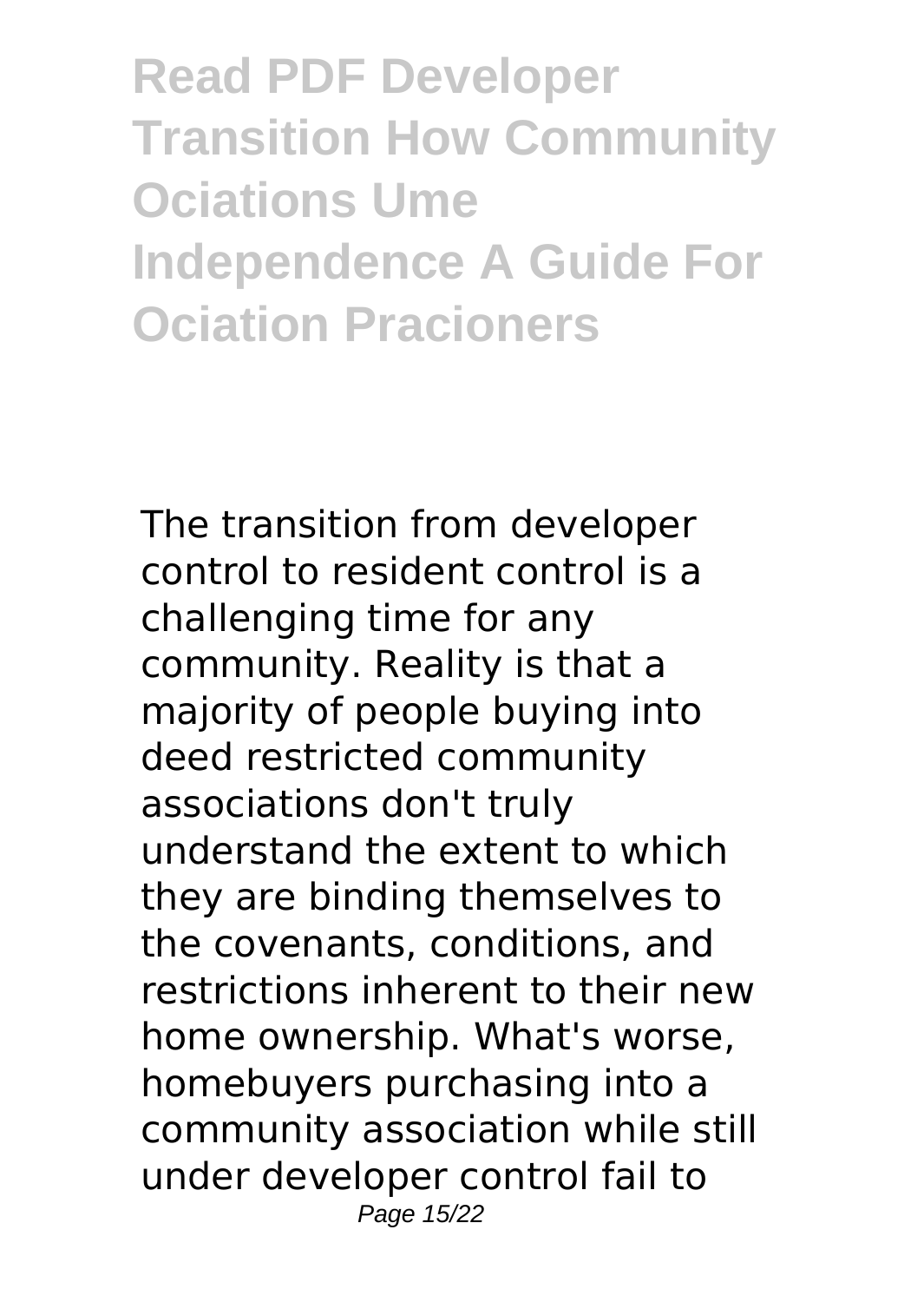**Understand the degree to which Independence Maintains control**<br>avocation community or the **Ociation Pracioners** complexity of the process for over their community, or the transitioning to resident control. Residents living in developercontrolled communities have a natural tendency to assume the worst of the developer's actions and motives. So when the time comes for the developer to hand off an association to resident control (the developer turnover), more often than not, residents feel an overwhelming need to protect themselves and their community from the developer during the turnover process. The anxiety surrounding developer turnover can be mitigated by better understanding the process and everything that may be Page 16/22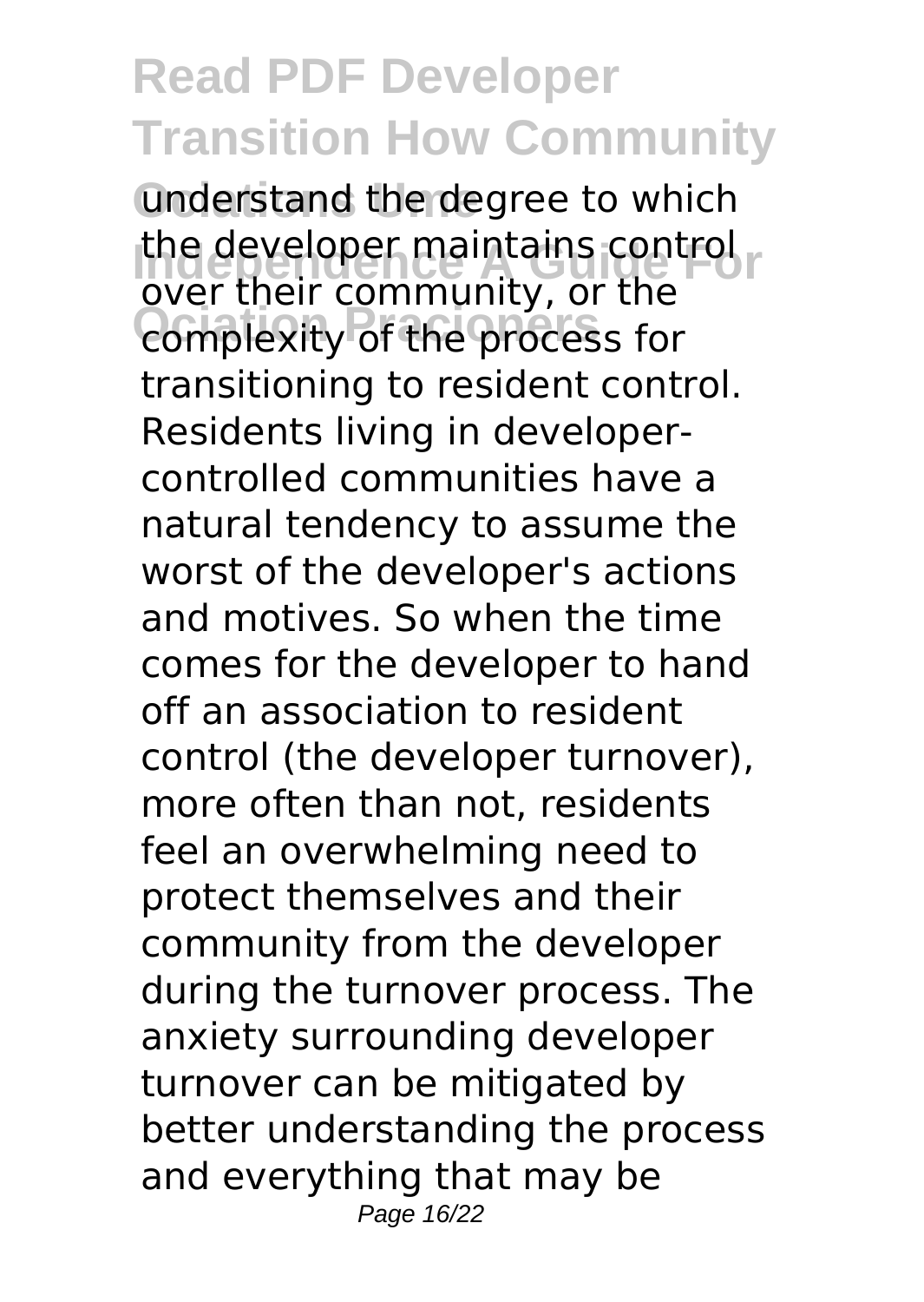**Ociations Ume** involved for the residents taking **Independent Clarity of association Ociation Pracioners** responsibility is the basis of any responsibility versus developer turnover negotiation, and knowledge of your association assets, infrastructure, and equipment will go a long way toward sidestepping typical pitfalls and you navigate the process. This guidebook is written for the community volunteers that recognize the need for resident involvement and oversight through the turnover process. Those that step up to form early governance for their community during a developer turnover need all the help they can get while planning and preparing for assumption of control. If your community is a Page 17/22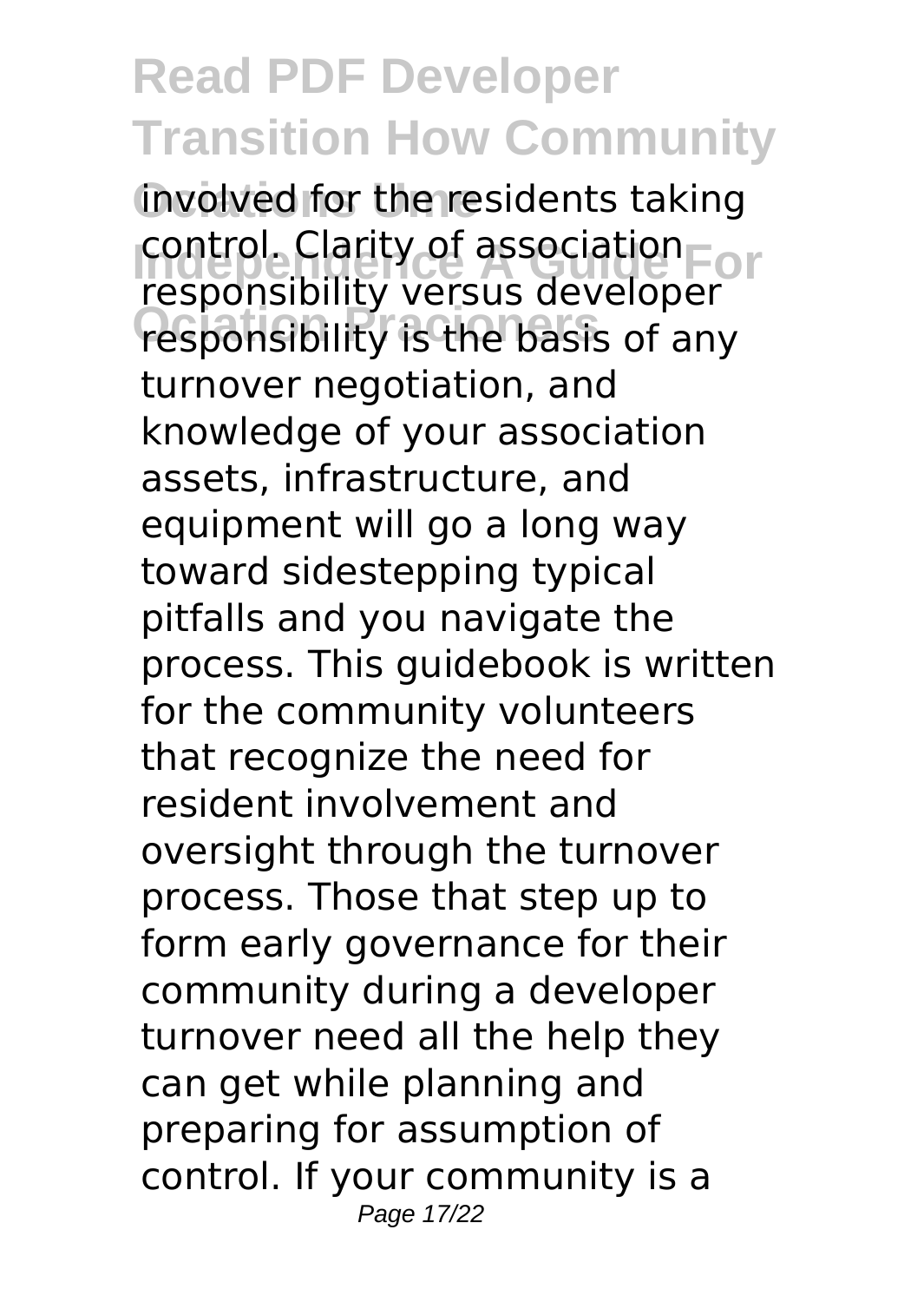Condominium or a homeowners **Independence A Guidebook will**<br>**Independent of all that a Ociation Pracioners** turnover committee need provide you detail of all that a consider, both in pre-turnover planning and diligence, as well as post-turnover guidance and business requirements. In addition to the text, readers will find included sample committee charters, board resolutions, cash flow template, document turnover checklists (condo and HOA), infrastructure checklist, turnover committee diligence checklist, post-turnover board business checklist, and more. This is the complete guide for any brave sole involving themselves in a developer turnover for their community's benefit. The information provided will Page 18/22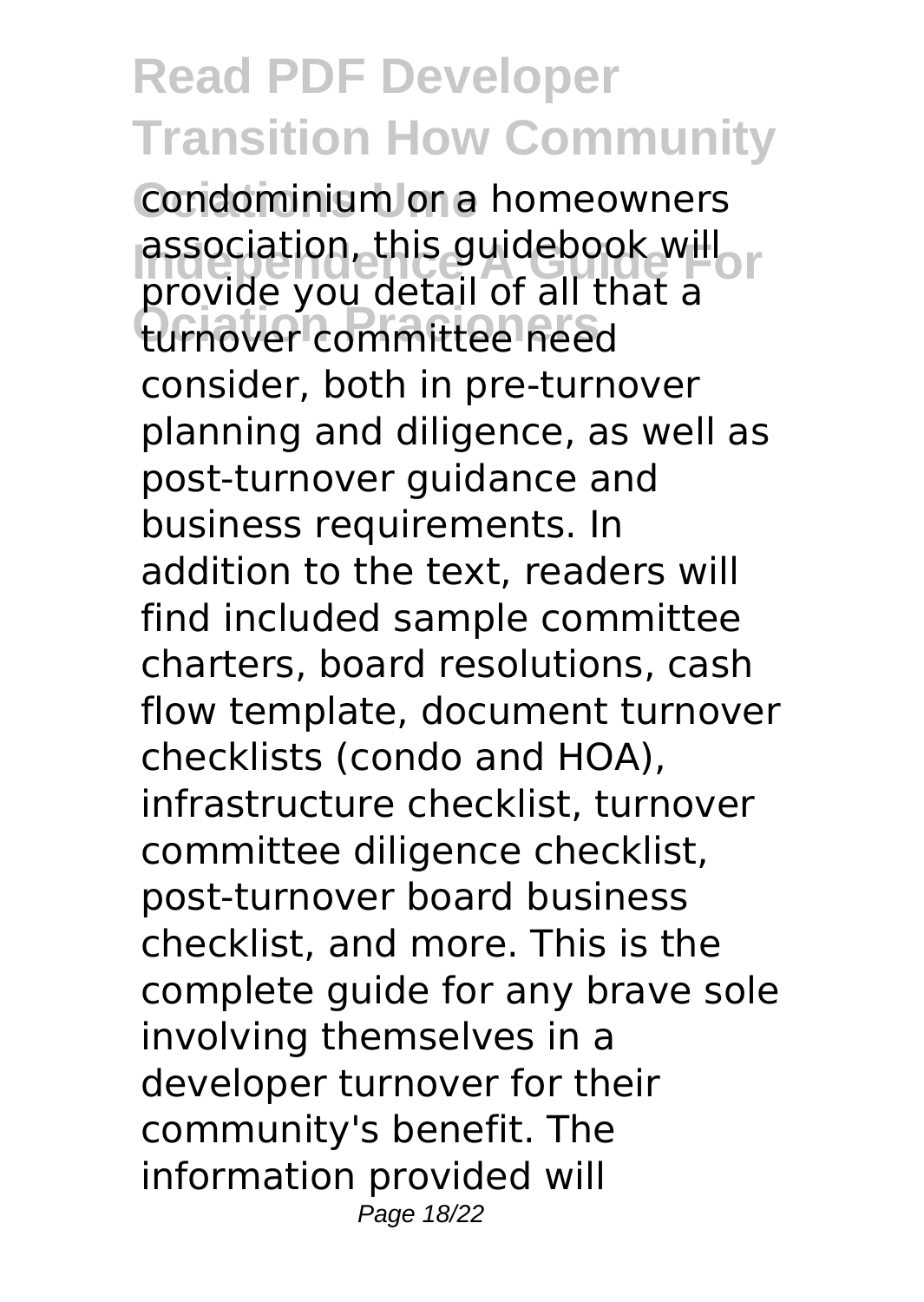**Ociations Ume** invariably help educate and **Involved** efforts for all those For **Ociation Pracioners** involved.

This book discusses the documentation of the transition from developer control to unit owner control & the successful operation of the association after the community association is analyzed in the work.

Agriculture is changing rapidly. The greatest current challenge to the agricultural sector is for it to become sustainable in all three of the dimensions profit, people and planet. This is certainly the case in highly urbanized countries like the Netherlands, where agriculture is confronted with high land prices, rising consumer Page 19/22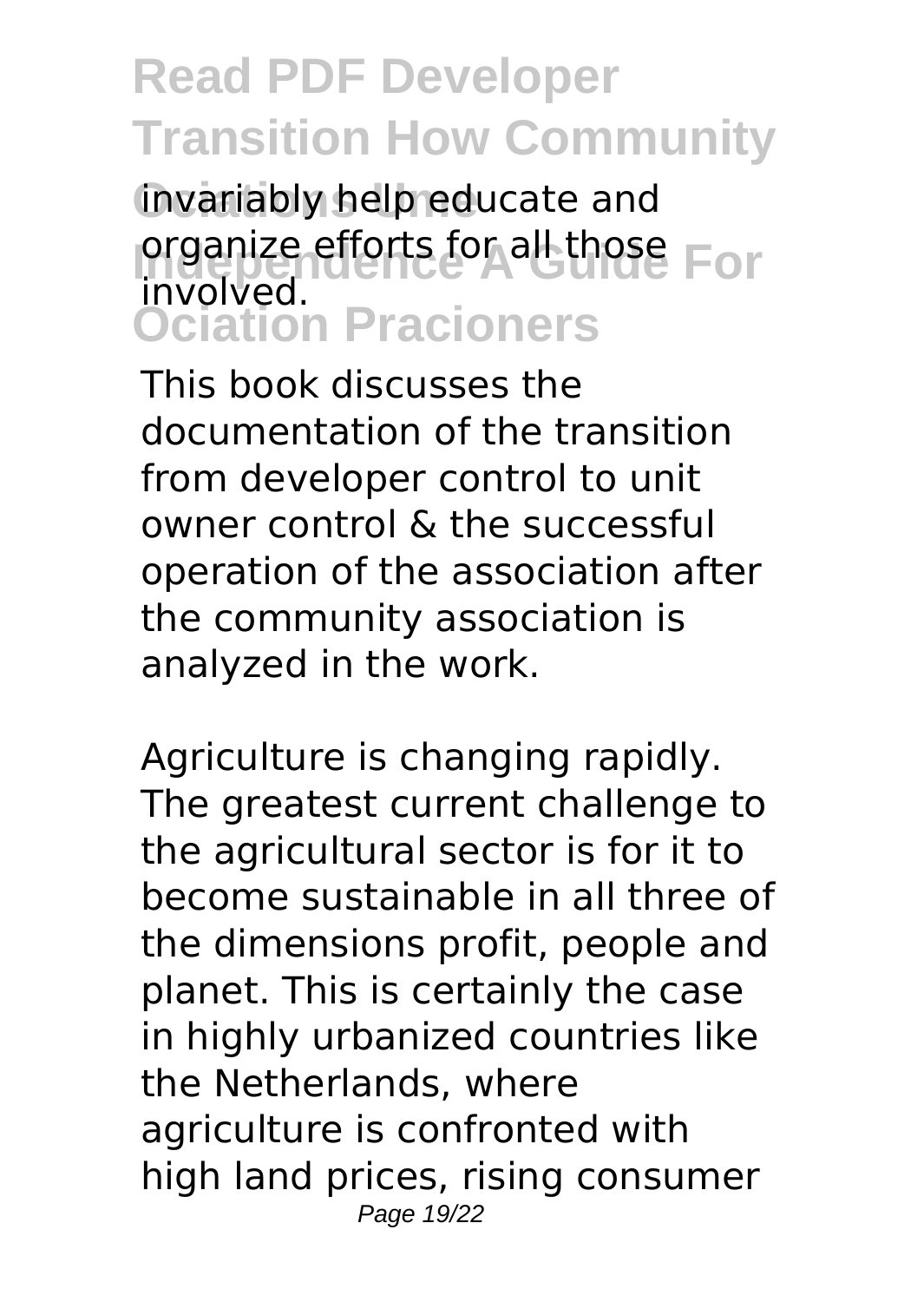**Concerns for issues like animal** welfare and negative<br>
anyiranmental effects but also **Ociation Pracioners** with new demands from the city environmental effects but also for recreation, health care and local food products. These are some of the developments in our society that are forcing agriculture to change. The government, farmers, the agrifood industry and the retail sector struggle to meet this challenge and find new forms of governance. In the Netherlands, the government has called for a 'transition towards sustainable agriculture' and it is investing in this programme with its research and education policy. Similar trends have been observed in other countries.This book presents the expertise that has Page 20/22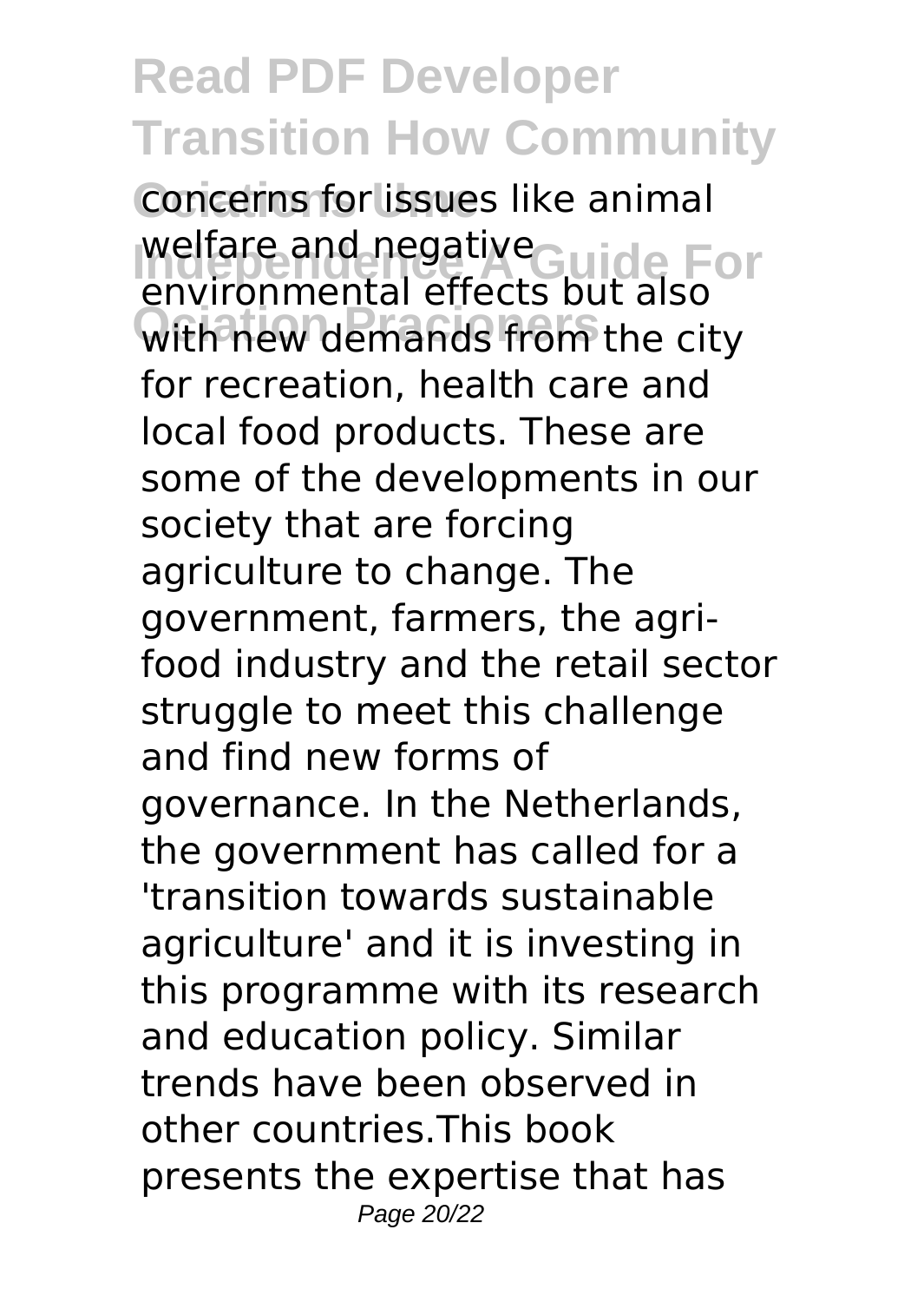**been accrued from at least five Independent Property Presearch in this Ociation Pracioners** results of the experiments, to area. The aim is to collate the learn from them, to confront them with existing theory and to share them with a larger audience in order to foster learning about transition. Given the leading position of the Netherlands in global agriculture, in a highly urbanized setting, and its leading position in the study of transition theory this should be of significant interest to students and researchers of the transitions in agriculture.

Copyright code : 1b75bfcd40607c Page 21/22